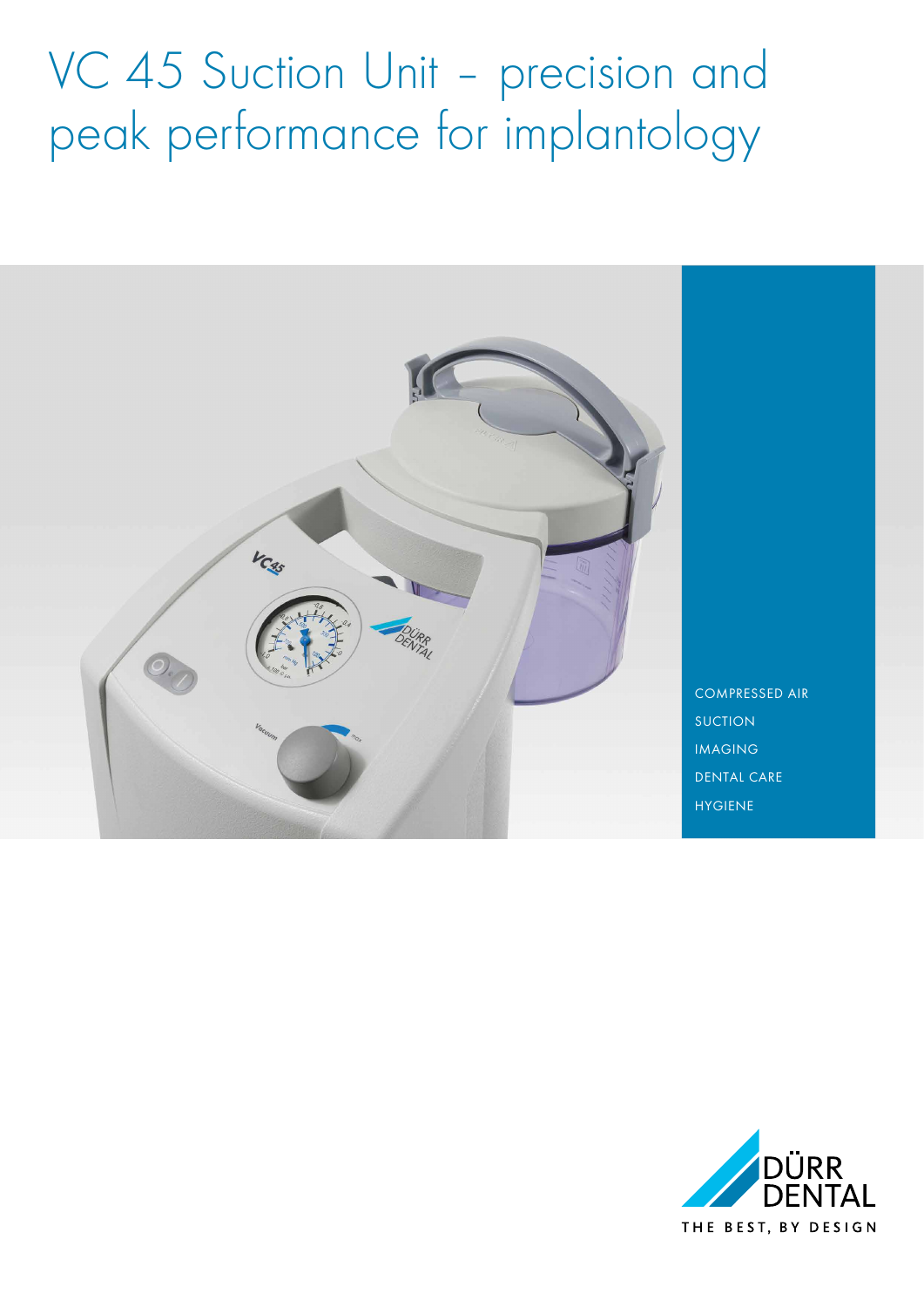## Ideal for blood, dentine and bone residues

#### Powerful but quiet

During a surgical operation, the patient needs all the attention. Therefore the medical team needs to rely on powerful systems that work impeccably. Such is the infinitely variable VC 45 Surgical Suction Unit that meets surgical requirements with a suction volume of 45 l/min with a constant high vacuum of up to 910 mbar.

#### Maximum vacuum for surgical treatment

Apart from the removal of saliva and secretions from the patient's mouth, conventional dental suction systems have one central function: To remove the contaminated spray mist (aerosol) from the whole treatment area. For this, a large suction volume of approx. 300 l/min with a low vacuum of up to 160 mbar is necessary.

When it comes to oral and maxillofacial surgery: Here large quantities of blood, tissue, dentine and bone residues have to be completely removed with the surgical cannula during the operation, necessitating a higher vacuum. Furthermore, the separation of these substances must not lead to any problems. The VC 45 with its powerful, sturdy diaphragm pump and reliable tank system satisfies exactly these requirements for a continuous, fault-free function during the operation.

#### This is what counts:

- Constant vacuum with over-suction protection
- **Power and suction volume suitable for all dental** surgical procedures
- **· Uninterrupted ergonomic working thanks to surgical** designed filtration, separation and removal system
- **Easy tank replacement thanks to surgical designed** filtration, separation and removal system
- **Effective soundproofing for the diaphragm pump**



VC 45 with optional Cart

for mobile use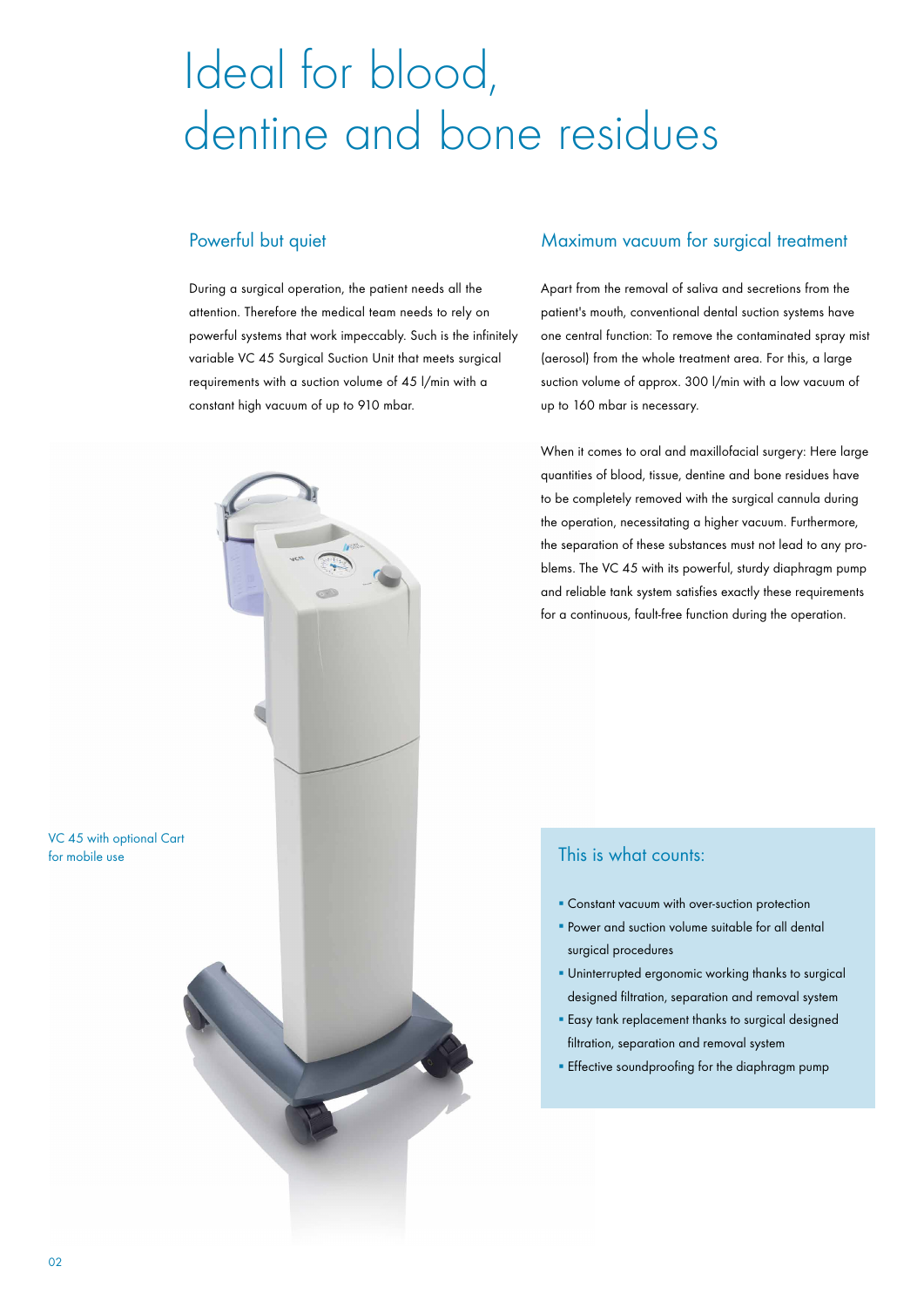# Everything a good suction system needs



#### Reusable 1.5 l /3 l secretion tanks

The tanks can be autoclaved and the material presents no danger of splintering. A swirl inlet is installed to reduce foaming. This provides additional protection against the intake of liquids and aerosols.



#### Disposable 2 l secretion tanks

No handling of contaminated fluid, i.e. no cleaning and disinfection work; that reduces labour and cuts costs.



## Surgical cannula

Lean cannula for surgical operations that are also suitable for large volumes of blood due to their design.



## Suction hoses (disposable)

The suction hoses (with or without firmly integrated suction cannula), easy handling, disposal. Length 2.1 m.